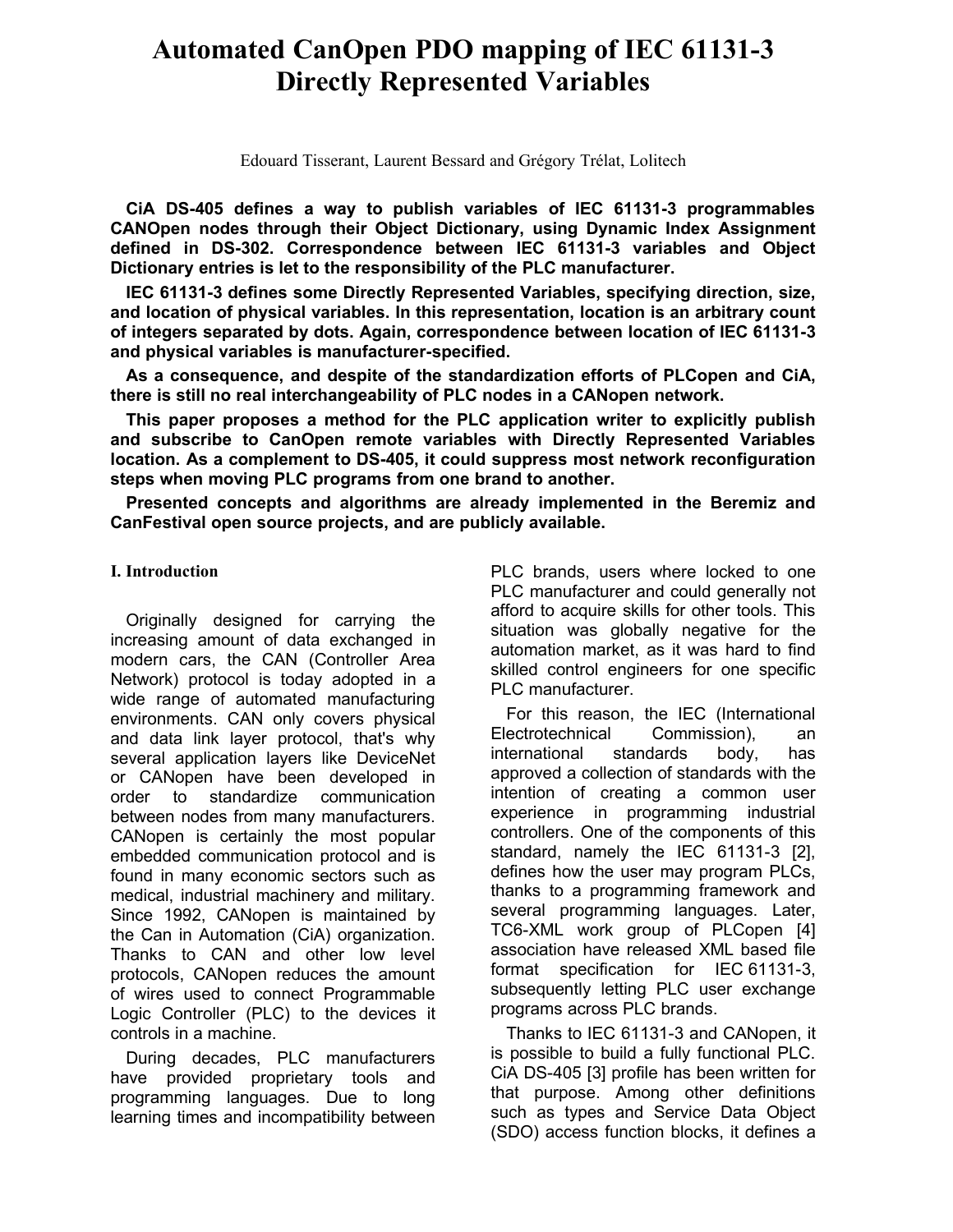way to publish variables of IEC 61131-3 programmables CANOpen nodes through their Object Dictionary. It relies on CiA DS-302 [6] for dynamic assignment of variables in Object Dictionary and CiA DS-306 [7] for configuration storage file format (DCF, nodelist.cpj).

However, CANopen PLC user's primary concern isn't about the organization of variables inside the Object Dictionary. For such devices, configuration process generally consist in mapping IEC 61131-3 Directly Represented Variables to CANopen process variables. This task is generally long and subject to critical errors, particularly while reconfiguring an existing PLC. On user point of view, organization of these variables in PLC node's Object Dictionary is an intermediate result.

Even if individual nodes configuration can be exchanged between nodes from different CANopen vendors through DCF files and if PLC programs can be exchanged with PLCopen's TC6 XML files, there is no standardized scheme to explicitly map IEC 61131-3 Directly Represented variable to CANopen process variables.

As a consequence, user willing to replace a CANopen PLC with one from another manufacturer still have to manually reconfigure all the CANopen to IEC 61131-3 variables mappings.

These reconfiguration steps could be avoided by defining an IEC 61131-3 variable location to remote CANopen variables mapping scheme. Using this scheme, TC6-XML program file along with node list file (nodelist.cpj) and associated EDS and DCF files would be sufficient to fully describe a PLC an the CANopen network it controls. This files could theoretically be exchanged between CANopen PLC solutions independently of their manufacturer.

# **II. IEC 61131-3 Overview**

The IEC 61131 standard [2] is a general framework, that tries to establish the rules to which all PLCs should adhere to, encompassing mechanical, electrical, and logical aspects. The third part,

IEC 61131-3, deals with the programming aspect of the industrial controllers, defining logical programming blocks and programming languages.

There are three variations of top level programming blocks: functions, function blocks, and programs. Functions have similar semantics to those in traditional functional languages, and directly return a single output value.

Function block types are similar to classes in object oriented languages, with the limitation of having a single public member function. Function blocks are instantiated as variables, each with their own copy of the function block state. Since a function must be idem-potent, it can neither instantiate nor call a function block instance.

Program types are very similar to function blocks, with the exception that these may only be instantiated inside a configuration, and not inside other functions, function block types or program types.

A configuration is the program organization unit with the highest level. It does not contain executable code, but instantiates programs and/or function blocks, creates and configures tasks, and assigns the programs and/or function blocks to tasks. Tasks are similar to processes in operating systems, and may execute periodically or upon the occurrence of the rising edge of a specified Boolean variable.

These blocks may be programmed with textual languages such as IL (Instruction List) and ST (Structured Text), or with graphical languages such as LD (Ladder Diagram), FBD (Function Block Diagram), or SFC(Sequential Function Chart).

SFC specify state machines, and is mostly based on Grafcet. Since a state machine implies the maintenance of state, SFCs may not be used to program functions as they must be idem-potent.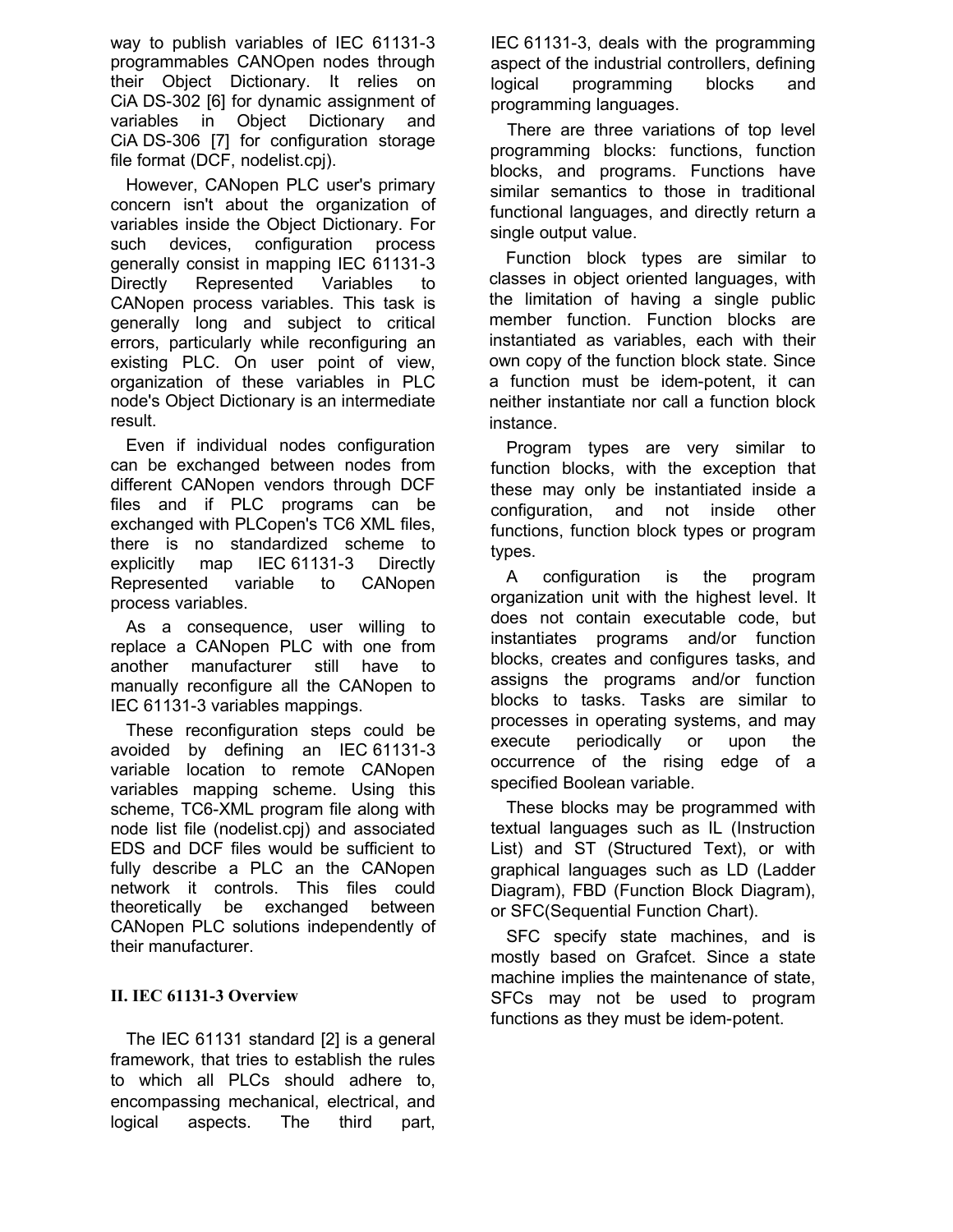# **III. Map CANopen as IEC 61131-3 locations**

Directly represented variables is a category of IEC 61131-3 variables that allow specification of a physical or logical location in declaration syntax.

These variables can be used directly in programs or function blocks or declared as global variables in configurations and resources.

Directly represented variables syntax states that all identities must start with the percent character ('%') followed by one or two letters and a sequence of numeric fields separated by periods ('.').

The first and required letter defines the location prefix. Three values are possible:

- 'I' for input locations,
- 'Q' for output locations
- 'M' for internal memory locations.

The second and optional letter defines the size of memory block referenced by directly represented variable. If the second letter is omitted, memory block is considered to be a single bit. There are 5 values available for this letter:

- 'X' for a bit
- 'B' for a byte (8 bits)
- 'W' for a word (16 bits)
- 'D' for a double word (32 bits)
- 'L' for a long word (64 bites)

The interpretation of the last part is left to the manufacturer implementation. However, the standard specifies that the numeric fields shall be interpreted as a hierarchical address with the leftmost field representing the highest level of the hierarchy. '%IW10.1.21' could then represent a 16 bits input memory located on rack 10, module 1, channel 21.

Following this requirement, the CANOpen hierarchy can be represented as follows:

Leftmost field, named 'Protocol ID', is fixed to a value recommended for CanOpen network, such as '503254', in reference to EN 50325-4 standard.

A 'Bus ID' field is required to select the bus among all CANopen buses connected to PLC.

In case of remote variable access, two fields are required to select the type of transmission through the network, and ID of remote node. Value should be respectively based on PDO Transmission Type and Node-ID values defined in DS 301.

Location of the variable in the node object dictionary is represented with two fields, respectively index and subindex of the designated entry.

An optional rightmost field can be used to point individual bits, as soon as memory size letter is specified to 'X'.

As an example, the variable to access synchronously the first 8 bit read input (index 6000h, subindex 01h) of a DS-401 [5] node with ID 10h, connected on the first CANOpen bus, can be represented :

| Union in Byle        | Protocol-anoven<br>Busines . 2012 | Transmit We<br>Inder Good | Subhaet. |  |
|----------------------|-----------------------------------|---------------------------|----------|--|
| <b>&amp;IB503254</b> |                                   |                           |          |  |

Another example, reading local CANopen Error Register (1001h,00h):



#### **IV. PLC variables in local object dictionary**

When representing local object dictionary variables, directly represented variables can also be used to implicitly declare new entries in object dictionary. In that case, with 'I' and 'Q' prefixes declares reactively Write Only and Read Only entries. 'M' prefixed variables declares Read/Write entries.

Here is an example of an arbitrary variable exported in manufacturer specific

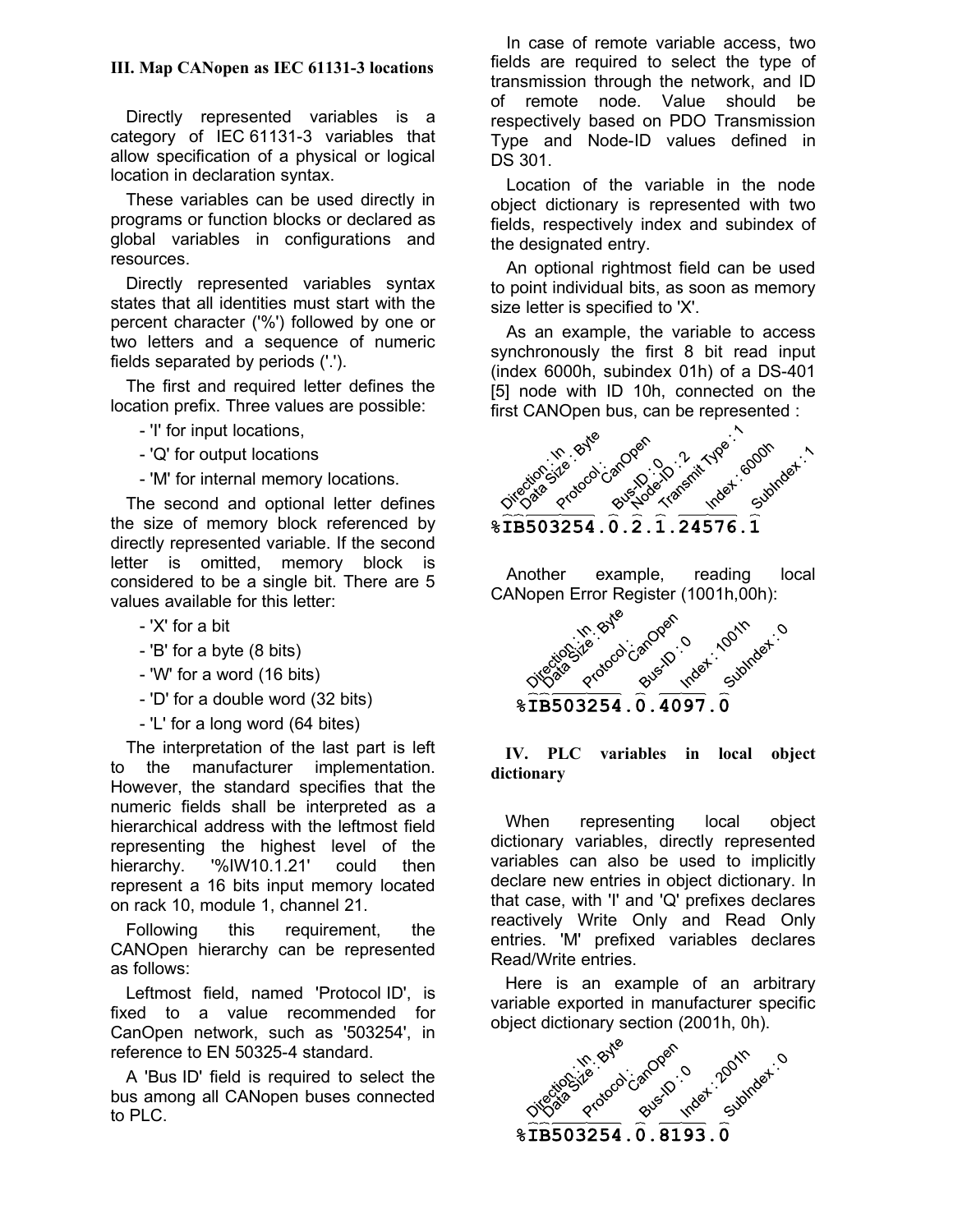Using implicit declaration to populate object dictionary with PLC variables is useful to program NMT slave PLC nodes, that are not supposed to configure network on start-up. In that case, the EDS file included in PLC program compilation results is passed to the CANopen configuration tool.

#### **V. Network configuration computation**

When PLC node is NMT master, it must adapt the configuration of remote nodes according to PLC program needs.

This new network configuration can be deduced from the list of directly represented variables declared in PLC, the list of connected Node-ID and associated EDS files.

Hereafter is a description of a simplified algorithm used to generate network configuration out of these informations. Transmission type is ignored.

Before any computation, unused COB-IDs in the range of the standard PDO have to be deduced from EDS and Node-ID lists. COB-ID from this list will be affected to each new generated PDO, until no one left.

As described in Figure 1, directly represented variables are filtered keeping only those that are related to each CANopen network the PLC is connected to. At the same time, they are checked, keeping only those that refers to an existing node and where index and subindex are valid for this node. **Figure 1: Variable filter diagram**



Once variables filtered, we use EDS default values to distinguish those that are already mapped in some PDO and those that aren't mapped by default. Each transmitted or received default PDO that map a requested variable is kept as this, and marked as a PDO to be transmitted or received by the PLC. Each undesired object mapped in this PDO is mapped in a special 'Trash' section of local object dictionary.

Keeping as much as possible each node PDO configuration to default values is necessary in order to be able to deal with nodes that do not support PDO mapping changes. For optimisation purposes, this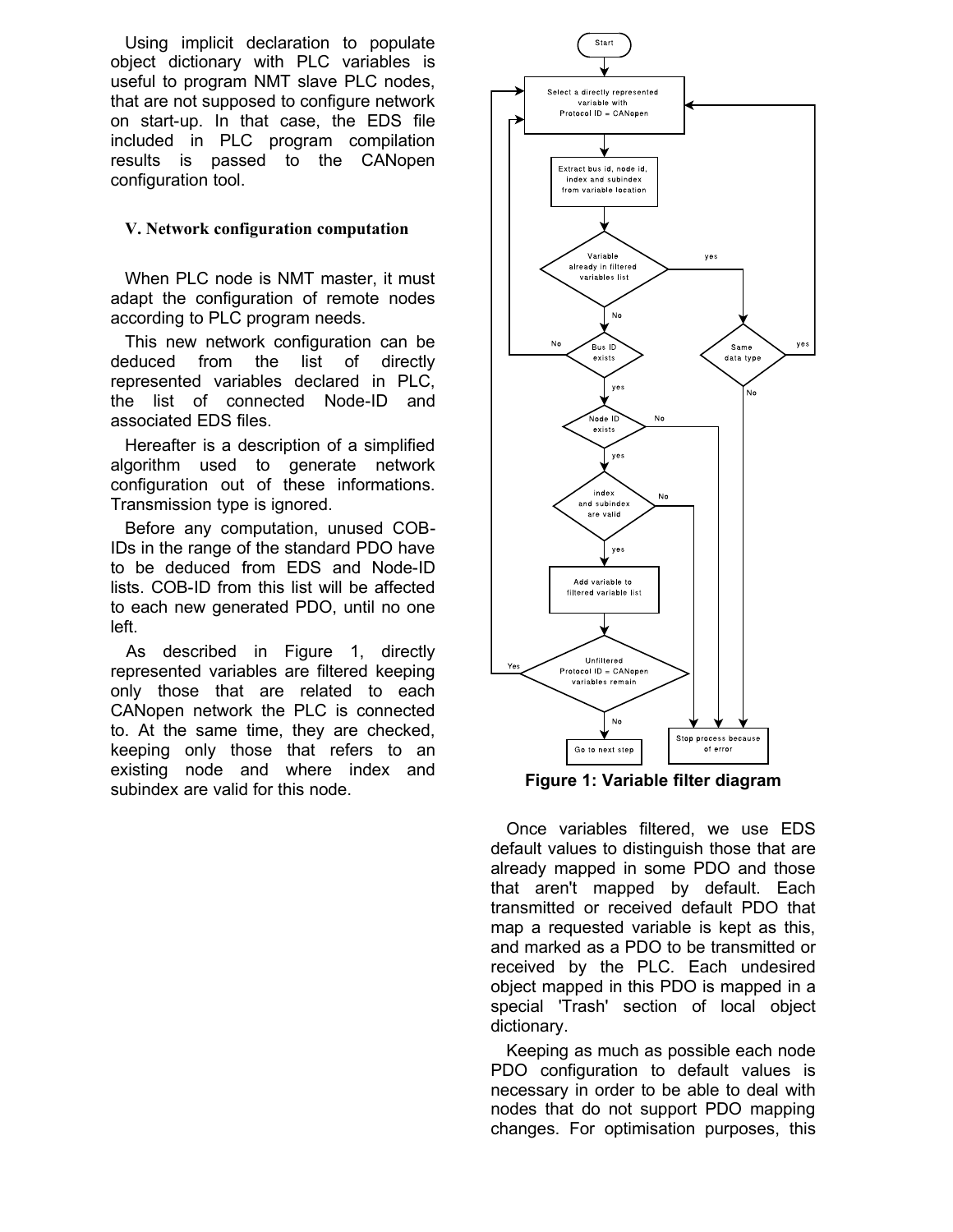feature should be optional. In that case, default PDO are systematically overwritten.



**Figure 2: PDO mapping diagram**

As shown in figure 2, remaining unmapped variables have to be brought together to form new PDO mappings. For each new PDO, a COB-ID is chosen among unused ones. These new PDO is then marked as a PDO to be transmitted or received by the PLC.

#### **VI. Compatibility**

As a consequence of PDO mappings, each directly represented variables aimed to access remote CANopen variables correspond to a new created variable in PLC Object Dictionary. CiA Draft Standard DS-405 should be applied to organize those variables in profile specific section.

Depending on respective PLC runtime and CANopen protocol stack implementations, directly represented variables and Object Dictionary entries may have to be periodically copied in one or the other direction or instantiated in shared memory.

Resulting network configuration may be stored in master node with respect to the DCF protocol defined in DS-302 [6]. For each configured node a DCF entry is generated and added to the network manager node object dictionary (object 1F20h or 1F22h for concise format)

#### **VII. IEC-61131-3 workbench integration**

Available IEC-61131-3 integrated development environments already provide tools to pick CANopen network variables and associate them to arbitrary directly represented variables. Integrating mapping scheme defined in this document may simply consist in replacing the incremental behaviour of variable location attribution used in most CANopen variable picker tool.

All occurrences of a variable have to be renamed when its CANopen location change. Similarly, some more advanced substitution may occur in directly represented variables location when the Node-ID of a CANopen device is changed in network description.

IEC-61131 defines that directly represented variables locations numeric